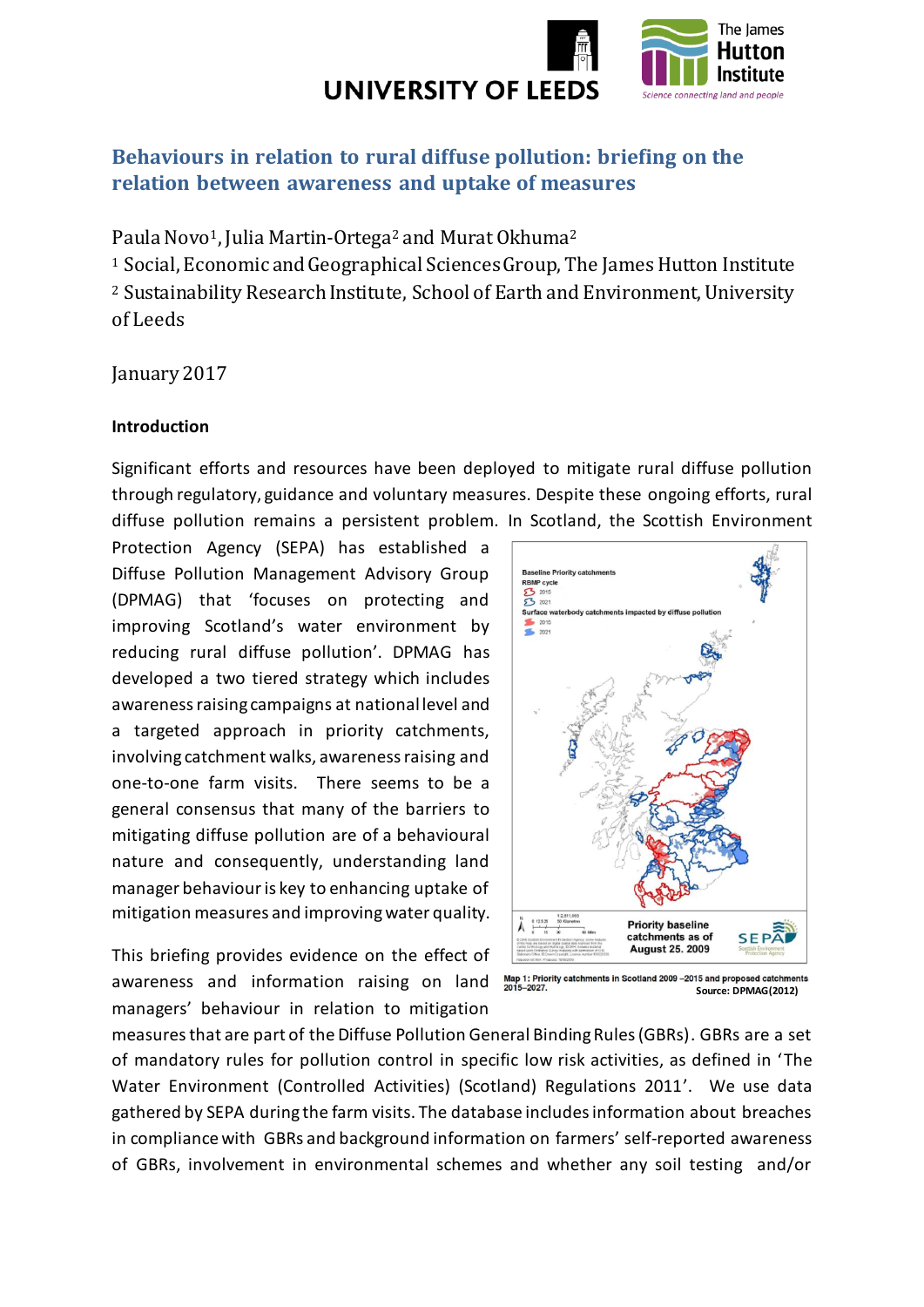

nutrient budgeting is carried out. The database is composed of 1995 observations in 13 priority catchments(see Map 1). The analysis of this dataset represents a novel opportunity to inform policy making about the roles of farmer attitudes and behaviour on land management and water quality impacts.

#### **Key messages**

#### **Current levels of compliance**

The results show that 46% of the farmers included in the dataset comply with the Diffuse Pollution General Binding Rules (GBRs). Amongst the non-complying farmers, the average number of non-compliancesis nearly 4. The table below showsthe three measures with the highest rates of non-compliance.

| <b>Description of GBR*</b>                                                                                                                                    | <b>Number of non-</b><br>complying farmers<br>(out of 1995) | % non compliance |
|---------------------------------------------------------------------------------------------------------------------------------------------------------------|-------------------------------------------------------------|------------------|
| 19a – Keeping of livestock<br>Significant erosion or poaching of any land that is<br>within 5m of any river, burn, ditch, etc.                                | 1132                                                        | 70.2             |
| $19c - Keeping$ of livestock<br>Livestock feeders must not be positioned where<br>run-off from around the feeders could enter any<br>river, burn, ditch, etc. | 111                                                         | 56.8             |
| 20ai – Cultivation of Land<br>Land must not be cultivated for crops if it is:<br>within 2m of any river, burn, ditch, etc.                                    | 579                                                         | 60.2             |

\*Note: for full GBR details refer to The Water Environment (Controlled Activities) (Scotland) Regulations 2011 (as amended) [http://www.sepa.org.uk/media/34761/car\\_a\\_practical\\_guide.pdf](http://www.sepa.org.uk/media/34761/car_a_practical_guide.pdf)

On the other hand, there was complete compliance with the following GBRs, where they applied: GBR 21b (*Drainage must not result in destabilisation of the banks, or bed of the receiving river, burn, ditch, etc.*), GBR 23ci (*Pesticide sprayers must not be filled with water taken from any river, burn, etc. unless: a device preventing back siphoning is fitted to the system*) and GBR 24a (*Sheep must be prevented from having access to any river, burn, ditch, etc*).

#### **Links between awareness & compliance**

Most farmers (84%) in the survey self-reported being aware of the GBRs. Statistical analysis did not indicate any significant direct relationship between awareness and compliance. However, preliminary regression results indicate that specific practices such as nutrient budgeting and soil testing are positively associated with increased compliance with the GBRs. In addition, there is a positive correlation between awareness and being involved in environmental schemes and/or doing nutrient budgeting and soil testing. Although